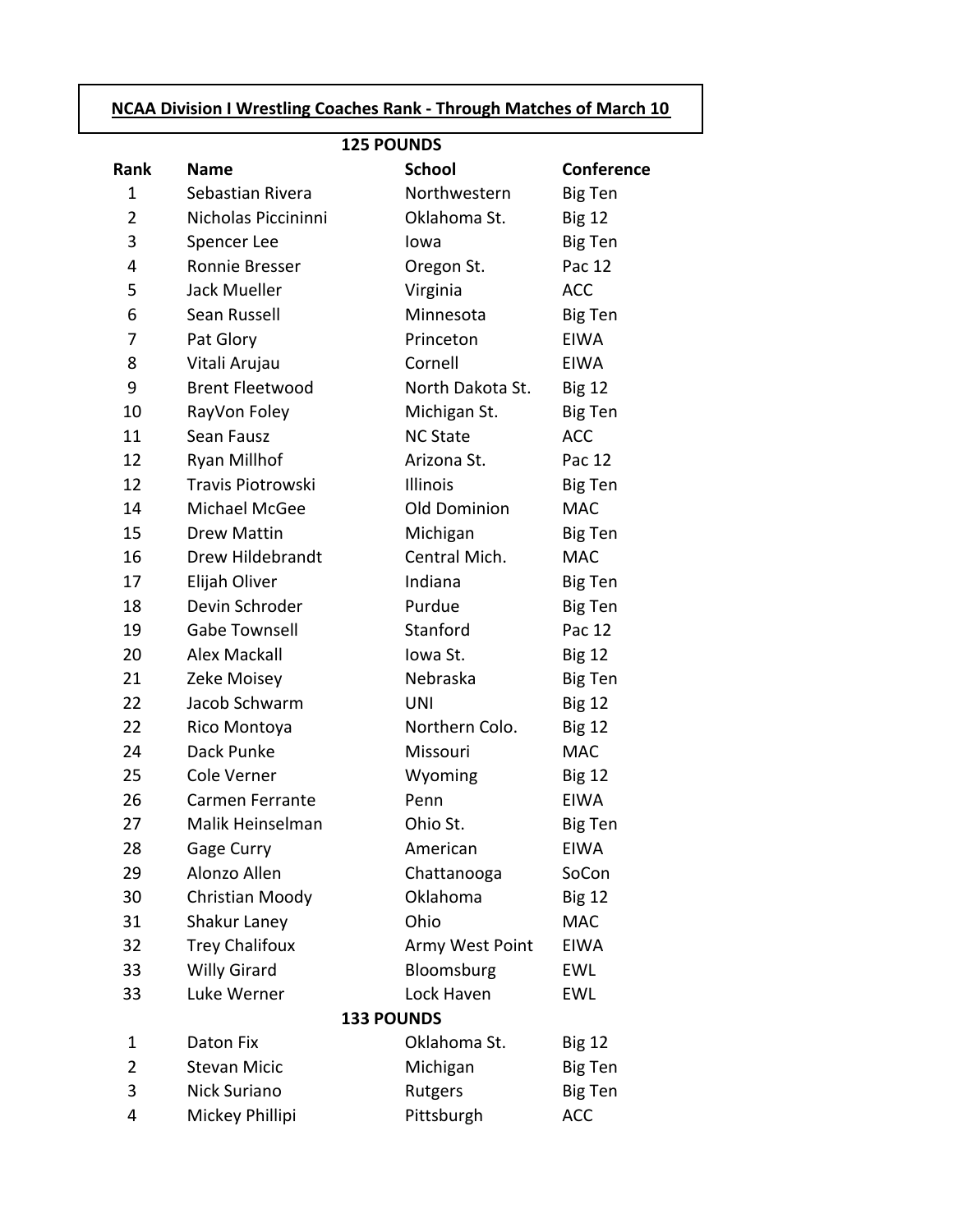| 5              | <b>Ethan Lizak</b>        | Minnesota              | Big Ten        |
|----------------|---------------------------|------------------------|----------------|
| 6              | Luke Pletcher             | Ohio St.               | Big Ten        |
| 7              | <b>Austin DeSanto</b>     | Iowa                   | Big Ten        |
| 8              | John Erneste              | Missouri               | <b>MAC</b>     |
| 9              | <b>Tariq Wilson</b>       | <b>NC State</b>        | <b>ACC</b>     |
| 10             | Roman Bravo-Young         | Penn St.               | Big Ten        |
| 11             | <b>Montorie Bridges</b>   | Wyoming                | <b>Big 12</b>  |
| 12             | <b>Austin Gomez</b>       | Iowa St.               | <b>Big 12</b>  |
| 13             | <b>Charles Tucker</b>     | Cornell                | <b>EIWA</b>    |
| 14             | Korbin Myers              | Virginia Tech          | <b>ACC</b>     |
| 15             | <b>Matthew Schmitt</b>    | West Virginia          | <b>Big 12</b>  |
| 16             | Josh Terao                | American               | <b>EIWA</b>    |
| 17             | Cam Sykora                | North Dakota St.       | <b>Big 12</b>  |
| 18             | <b>Ben Thornton</b>       | Purdue                 | Big Ten        |
| 19             | <b>Gary Wayne Harding</b> | North Carolina         | <b>ACC</b>     |
| 20             | <b>Sean Nickell</b>       | <b>CSU Bakersfield</b> | Pac 12         |
| 21             | Noah Gosner               | Campbell               | SoCon          |
| 22             | Dylan Duncan              | <b>Illinois</b>        | <b>Big Ten</b> |
| 23             | DJ Fehlman                | Lock Haven             | EWL            |
| 24             | <b>Brandon Paetzell</b>   | Lehigh                 | <b>EIWA</b>    |
| 25             | Mario Guillen             | Ohio                   | <b>MAC</b>     |
| 26             | <b>Mason Pengilly</b>     | Stanford               | Pac 12         |
| 27             | Codi Russell              | Appalachian St.        | SoCon          |
| 28             | Derek Spann               | <b>Buffalo</b>         | <b>MAC</b>     |
| 29             | Anthony Cefelo            | Rider                  | EWL            |
| 30             | Casey Cobb                | Navy                   | <b>EIWA</b>    |
| 31             | Louie Hayes               | Virginia               | <b>ACC</b>     |
| 32             | Tim Rooney                | Kent St.               | <b>MAC</b>     |
| 33             | Anthony Madrigal          | Oklahoma               | <b>Big 12</b>  |
|                |                           | <b>141 POUNDS</b>      |                |
| 1              | Yianni Diakomihalis       | Cornell                | <b>EIWA</b>    |
| $\overline{2}$ | Joey McKenna              | Ohio St.               | Big Ten        |
| 3              | Nick Lee                  | Penn St.               | Big Ten        |
| 4              | Jaydin Eierman            | Missouri               | <b>MAC</b>     |
| 5              | Mitch McKee               | Minnesota              | Big Ten        |
| 6              | Kanen Storr               | Michigan               | Big Ten        |
| 7              | <b>Tristan Moran</b>      | Wisconsin              | Big Ten        |
| 8              | Josh Alber                | <b>UNI</b>             | <b>Big 12</b>  |
| 9              | Michael Carr              | Illinois               | Big Ten        |
| 9              | Dom Demas                 | Oklahoma               | <b>Big 12</b>  |
| 11             | <b>Kaid Brock</b>         | Oklahoma St.           | <b>Big 12</b>  |
| 12             | Ian Parker                | Iowa St.               | <b>Big 12</b>  |
| 13             | Chad Red                  | Nebraska               | Big Ten        |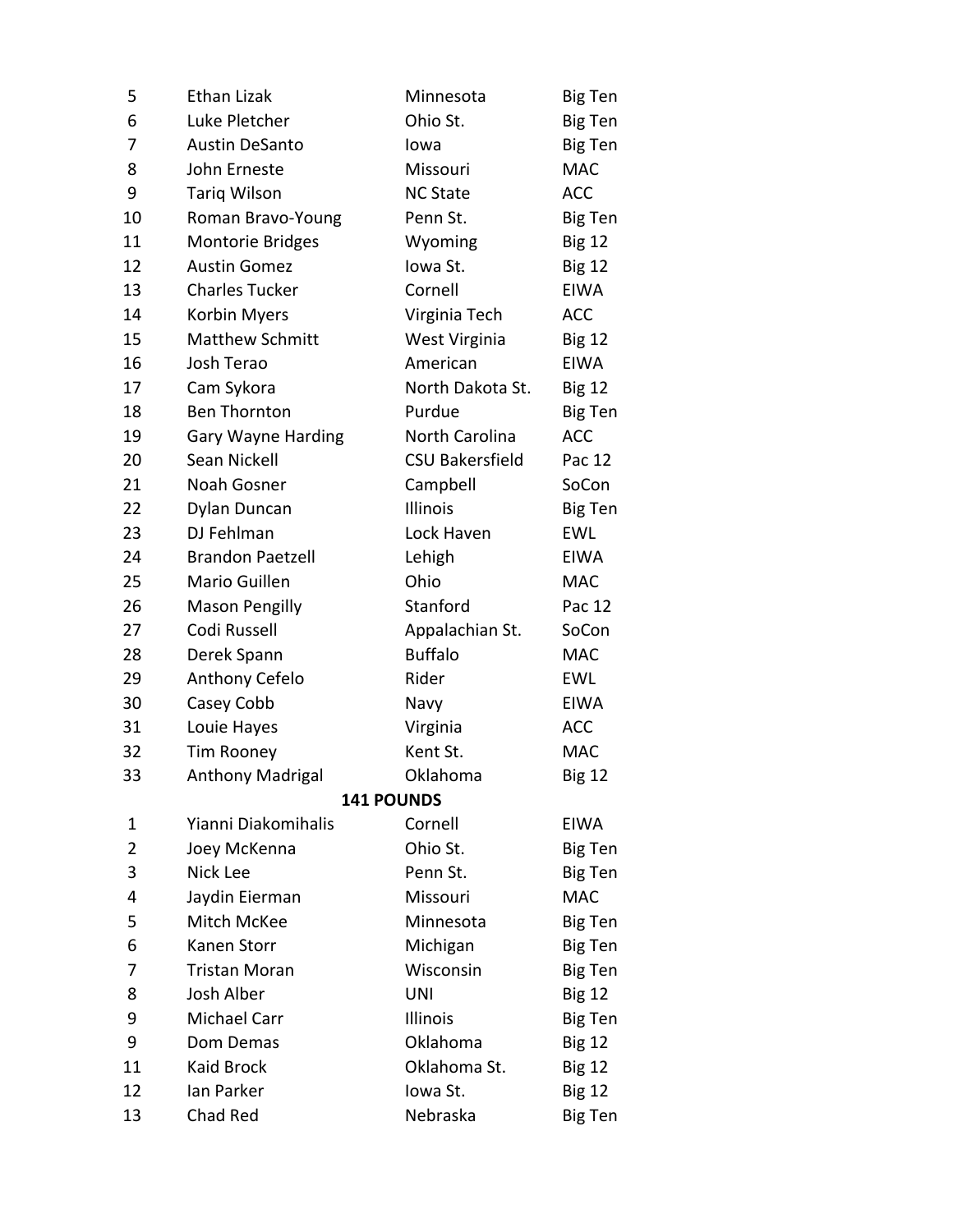| 14             | <b>Bryan Lantry</b>     | <b>Buffalo</b>           | MAC            |
|----------------|-------------------------|--------------------------|----------------|
| 15             | Nicholas Gil            | Navy                     | <b>EIWA</b>    |
| 16             | Matt Findlay            | Utah Valley              | <b>Big 12</b>  |
| 17             | Cameron Kelly           | Ohio                     | <b>MAC</b>     |
| 18             | Max Murin               | lowa                     | <b>Big Ten</b> |
| 19             | <b>Jamel Morris</b>     | <b>NC State</b>          | <b>ACC</b>     |
| 20             | Kyle Shoop              | Lock Haven               | <b>EWL</b>     |
| 21             | Sa'Derian Perry         | Old Dominion             | <b>MAC</b>     |
| 22             | Sam Turner              | Wyoming                  | <b>Big 12</b>  |
| 23             | Mitch Moore             | Virginia Tech            | <b>ACC</b>     |
| 24             | <b>Austin Headlee</b>   | North Carolina           | <b>ACC</b>     |
| 25             | Sam Krivus              | Virginia                 | <b>ACC</b>     |
| 26             | Josh Finesilver         | <b>Duke</b>              | <b>ACC</b>     |
| 27             | <b>Anthony Sparacio</b> | Binghamton               | <b>EIWA</b>    |
| 28             | Corey Shie              | Army West Point          | <b>EIWA</b>    |
| 28             | Nate Limmex             | Purdue                   | Big Ten        |
| 30             | <b>Grant Willits</b>    | Oregon St.               | Pac 12         |
| 31             | Chris Debien            | Chattanooga              | SoCon          |
| 32             | Wilfredo Gil            | Franklin & Marshall EIWA |                |
| 32             | Jack Mutchnik           | American                 | <b>EIWA</b>    |
|                |                         | <b>149 POUNDS</b>        |                |
| 1              | Anthony Ashnault        | Rutgers                  | Big Ten        |
| $\overline{2}$ | Micah Jordan            | Ohio St.                 | <b>Big Ten</b> |
| 3              | <b>Mitch Finesilver</b> | <b>Duke</b>              | <b>ACC</b>     |
| 4              | Austin O'Connor         | North Carolina           | <b>ACC</b>     |
| 5              | <b>Brock Mauller</b>    | Missouri                 | <b>MAC</b>     |
| 6              | Kaden Gfeller           | Oklahoma St.             | <b>Big 12</b>  |
| 7              | Matthew Kolodzik        | Princeton                | <b>EIWA</b>    |
| 8              | Justin Oliver           | <b>NC State</b>          | <b>ACC</b>     |
| 9              | Joshua Heil             | Campbell                 | SoCon          |
| 10             | Jarrett Degen           | Iowa St.                 | <b>Big 12</b>  |
| 11             | Pat Lugo                | lowa                     | Big Ten        |
| 12             | <b>Brady Berge</b>      | Penn St.                 | Big Ten        |
| 12             | <b>Cole Martin</b>      | Wisconsin                | Big Ten        |
| 14             | Requir van der Merwe    | Stanford                 | Pac 12         |
| 15             | Max Thomsen             | <b>UNI</b>               | <b>Big 12</b>  |
| 16             | Anthony Artalona        | Penn                     | <b>EIWA</b>    |
| 17             | Davion Jeffries         | Oklahoma                 | <b>Big 12</b>  |
| 18             | Christian Monserrat     | West Virginia            | <b>Big 12</b>  |
| 19             | <b>Khristian Olivas</b> | Fresno St.               | <b>Big 12</b>  |
| 20             | <b>Thomas Thorn</b>     | Minnesota                | Big Ten        |
| 21             | Henry Pohlmeyer         | South Dakota St.         | <b>Big 12</b>  |
| 22             | Jared Prince            | Navy                     | <b>EIWA</b>    |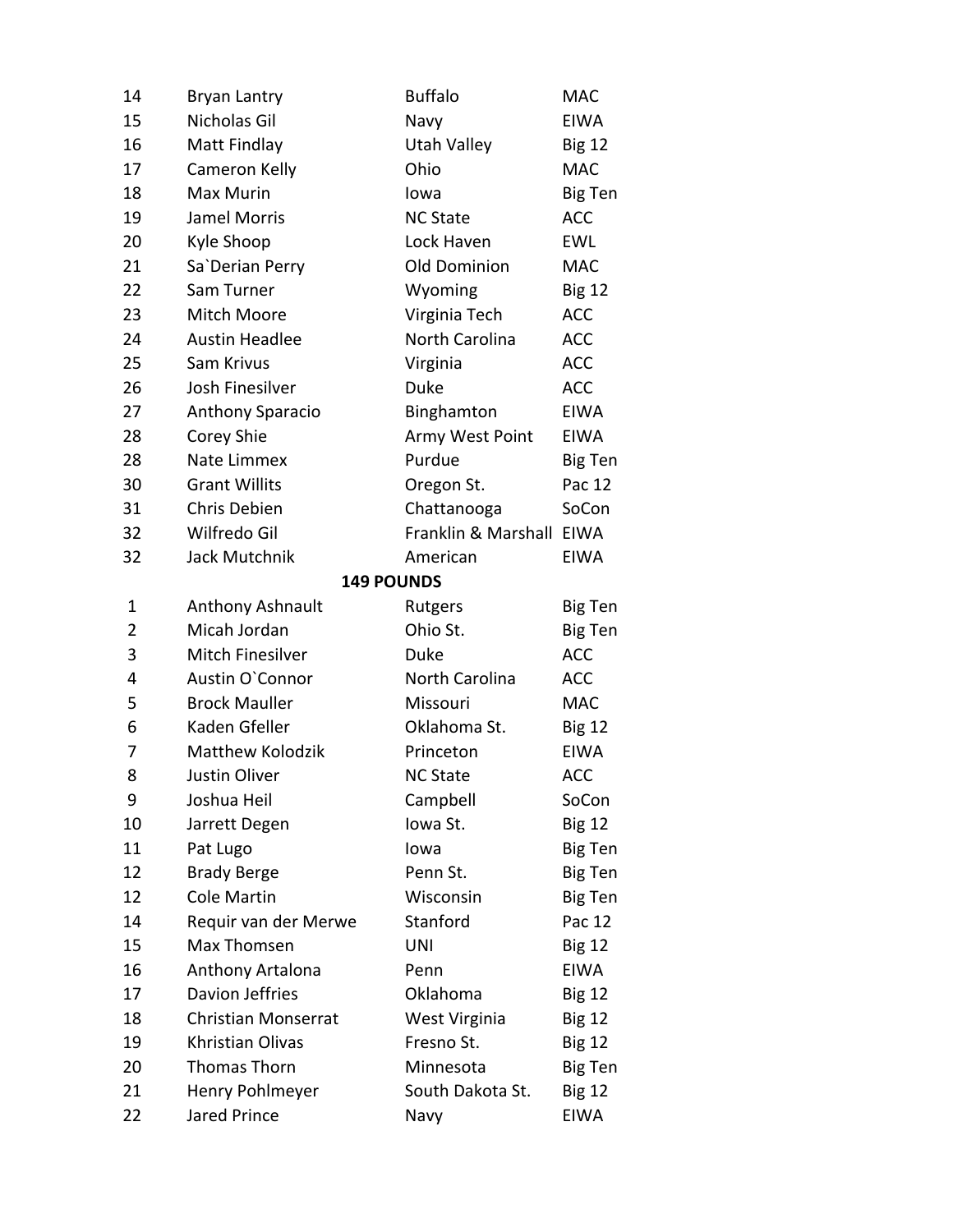| 23             | Joshua Maruca           | Arizona St.            | Pac 12         |
|----------------|-------------------------|------------------------|----------------|
| 24             | <b>Russell Rohlfing</b> | <b>CSU Bakersfield</b> | Pac 12         |
| 25             | Cortlandt Schuyler      | Lehigh                 | <b>EIWA</b>    |
| 26             | <b>Ryan Blees</b>       | Virginia Tech          | <b>ACC</b>     |
| 27             | <b>Malik Amine</b>      | Michigan               | Big Ten        |
| 28             | Matthew Zovistoski      | Appalachian St.        | SoCon          |
| 29             | Shayne Oster            | Northwestern           | Big Ten        |
| 30             | Tejon Anthony           | George Mason           | <b>EWL</b>     |
| 30             | Michael Sprague         | American               | <b>EIWA</b>    |
| 32             | <b>Tanner Smith</b>     | Chattanooga            | SoCon          |
| 33             | <b>Alfred Bannister</b> | Maryland               | Big Ten        |
|                |                         | <b>157 POUNDS</b>      |                |
| 1              | Jason Nolf              | Penn St.               | Big Ten        |
| $\overline{2}$ | <b>Tyler Berger</b>     | Nebraska               | Big Ten        |
| 3              | Alec Pantaleo           | Michigan               | <b>Big Ten</b> |
| 4              | Hayden Hidlay           | <b>NC State</b>        | <b>ACC</b>     |
| 5              | Ryan Deakin             | Northwestern           | Big Ten        |
| 6              | Kaleb Young             | Iowa                   | <b>Big Ten</b> |
| 7              | <b>Steve Bleise</b>     | Minnesota              | Big Ten        |
| 8              | Ke-Shawn Hayes          | Ohio St.               | Big Ten        |
| 9              | Taleb Rahmani           | Pittsburgh             | <b>ACC</b>     |
| 10             | Larry Early             | <b>Old Dominion</b>    | <b>MAC</b>     |
| 11             | Christian Pagdilao      | Arizona St.            | Pac 12         |
| 12             | Josh Humphreys          | Lehigh                 | <b>EIWA</b>    |
| 13             | <b>Eric Barone</b>      | Illinois               | Big Ten        |
| 14             | Jarrett Jacques         | Missouri               | <b>MAC</b>     |
| 14             | Zach Hartman            | <b>Bucknell</b>        | <b>EIWA</b>    |
| 16             | John Van Brill          | Rutgers                | Big Ten        |
| 17             | <b>Griffin Parriott</b> | Purdue                 | Big Ten        |
| 18             | <b>BC LaPrade</b>       | Virginia Tech          | <b>ACC</b>     |
| 19             | Logan Parks             | Central Mich.          | <b>MAC</b>     |
| 20             | Zac Carson              | Ohio                   | <b>MAC</b>     |
| 21             | Jake Danishek           | Indiana                | Big Ten        |
| 22             | <b>Justin Ruffin</b>    | <b>SIUE</b>            | <b>MAC</b>     |
| 23             | Chase Straw             | Iowa St.               | <b>Big 12</b>  |
| 24             | <b>Justin Thomas</b>    | Oklahoma               | <b>Big 12</b>  |
| 25             | <b>Quincy Monday</b>    | Princeton              | <b>EIWA</b>    |
| 25             | <b>Wyatt Sheets</b>     | Oklahoma St.           | <b>Big 12</b>  |
| 27             | <b>Jake Keating</b>     | Virginia               | <b>ACC</b>     |
| 28             | Joshua McClure          | North Carolina         | <b>ACC</b>     |
| 29             | Luke Weiland            | Army West Point        | <b>EIWA</b>    |
| 30             | <b>Hunter Willits</b>   | Oregon St.             | Pac 12         |
| 31             | Paul Fox                | Stanford               | Pac 12         |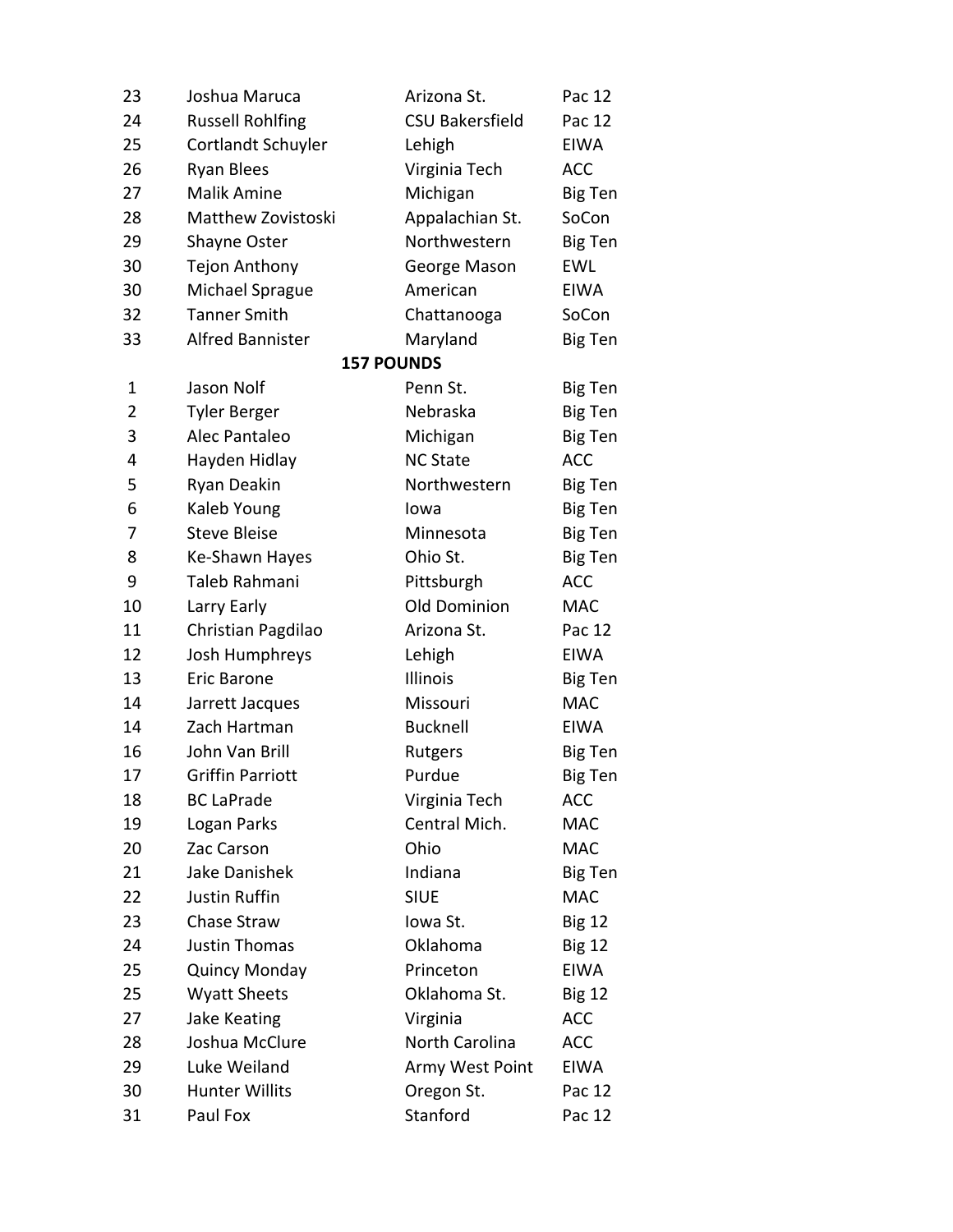| 32             | <b>Alex Mossing</b>      | Air Force         | <b>Big 12</b>  |
|----------------|--------------------------|-------------------|----------------|
| 33             | Dan Reed                 | Columbia          | <b>EIWA</b>    |
|                |                          | <b>165 POUNDS</b> |                |
| 1              | Alex Marinelli           | Iowa              | Big Ten        |
| $\overline{2}$ | Vincenzo Joseph          | Penn St.          | Big Ten        |
| 3              | Joshua Shields           | Arizona St.       | Pac 12         |
| 4              | Evan Wick                | Wisconsin         | Big Ten        |
| 5              | <b>Chance Marsteller</b> | Lock Haven        | <b>EWL</b>     |
| 6              | Logan Massa              | Michigan          | Big Ten        |
| 7              | Isaiah White             | Nebraska          | Big Ten        |
| 8              | Mekhi Lewis              | Virginia Tech     | <b>ACC</b>     |
| 9              | <b>Demetrius Romero</b>  | Utah Valley       | <b>Big 12</b>  |
| 10             | <b>Branson Ashworth</b>  | Wyoming           | <b>Big 12</b>  |
| 11             | <b>Bryce Steiert</b>     | <b>UNI</b>        | <b>Big 12</b>  |
| 12             | <b>Andrew Fogarty</b>    | North Dakota St.  | <b>Big 12</b>  |
| 13             | Jesse Dellavecchia       | Rider             | <b>EWL</b>     |
| 14             | Connor Flynn             | Missouri          | <b>MAC</b>     |
| 14             | <b>Thomas Bullard</b>    | <b>NC State</b>   | <b>ACC</b>     |
| 16             | Te'shan Campbell         | Ohio St.          | <b>Big Ten</b> |
| 17             | Joseph Smith             | Oklahoma St.      | <b>Big 12</b>  |
| 18             | <b>Ebed Jarrell</b>      | Drexel            | <b>EIWA</b>    |
| 19             | <b>Bryce Martin</b>      | Indiana           | Big Ten        |
| 20             | <b>Tanner Skidgel</b>    | Navy              | <b>EIWA</b>    |
| 21             | Jonathan Viruet          | <b>Brown</b>      | <b>EIWA</b>    |
| 22             | Gordon Wolf              | Lehigh            | <b>EIWA</b>    |
| 23             | Cam Coy                  | Virginia          | <b>ACC</b>     |
| 24             | Zach Finesilver          | Duke              | <b>ACC</b>     |
| 25             | <b>Tyler Marinelli</b>   | Gardner-Webb      | SoCon          |
| 26             | Cael McCormick           | Army West Point   | EIWA           |
| 27             | Joseph Gunther           | Illinois          | Big Ten        |
| 28             | Carson Brolsma           | Minnesota         | <b>Big Ten</b> |
| 29             | <b>Colston DiBlasi</b>   | George Mason      | <b>EWL</b>     |
| 30             | <b>Troy Keller</b>       | <b>Buffalo</b>    | <b>MAC</b>     |
| 31             | <b>Nick Kiussis</b>      | West Virginia     | <b>Big 12</b>  |
| 32             | Laurence Kosoy           | Columbia          | <b>EIWA</b>    |
| 33             | <b>Micheal Elliott</b>   | Appalachian St.   | SoCon          |
|                |                          | <b>174 POUNDS</b> |                |
| 1              | Mark Hall                | Penn St.          | <b>Big Ten</b> |
| $\overline{2}$ | Daniel Lewis             | Missouri          | <b>MAC</b>     |
| 3              | Zahid Valencia           | Arizona St.       | Pac 12         |
| 4              | <b>Myles Amine</b>       | Michigan          | <b>Big Ten</b> |
| 5              | Jordan Kutler            | Lehigh            | <b>EIWA</b>    |
| 6              | David McFadden           | Virginia Tech     | <b>ACC</b>     |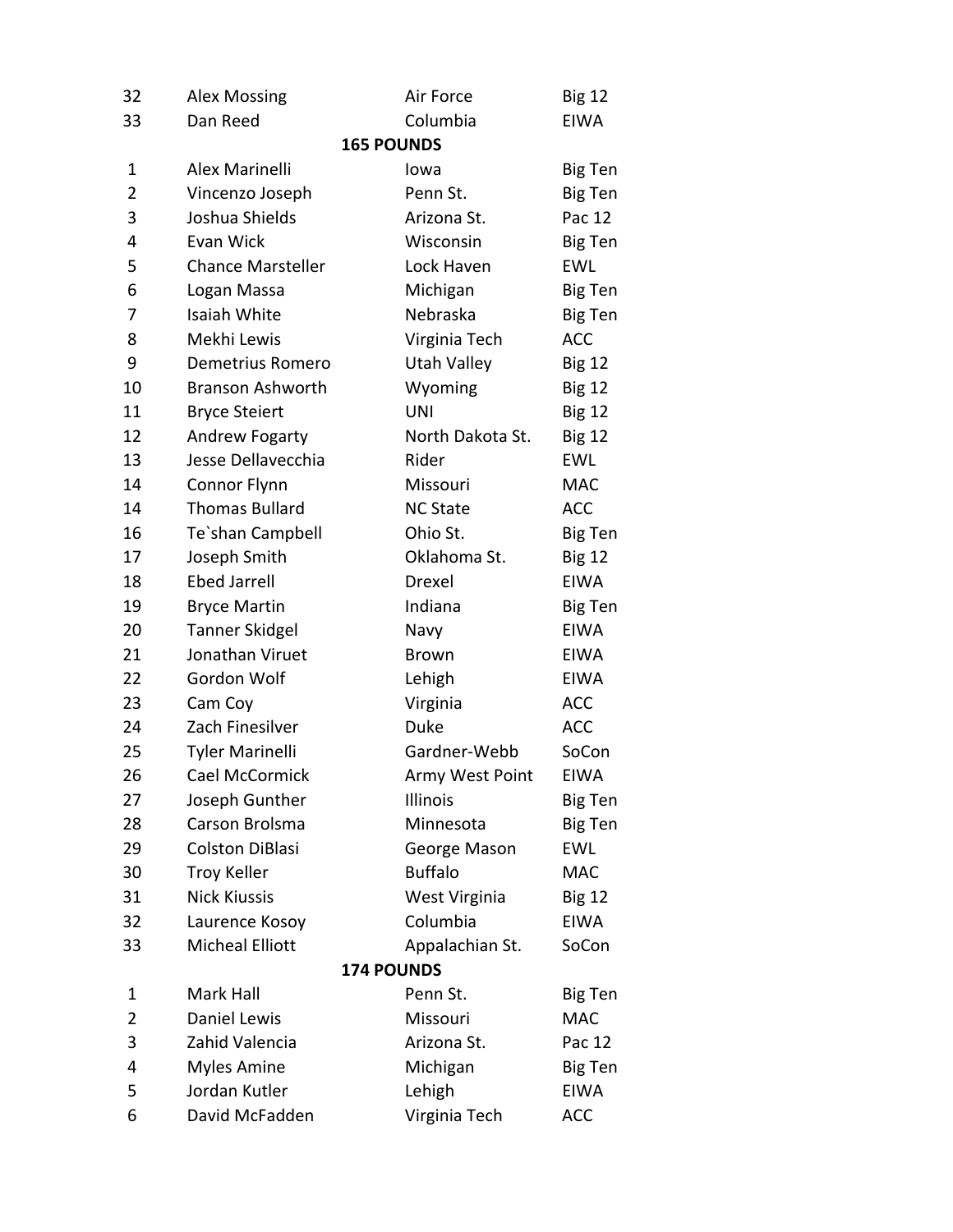| 7  | Taylor Lujan           | <b>UNI</b>        | <b>Big 12</b>  |
|----|------------------------|-------------------|----------------|
| 8  | Devin Skatzka          | Minnesota         | Big Ten        |
| 9  | Mikey Labriola         | Nebraska          | Big Ten        |
| 10 | Jacobe Smith           | Oklahoma St.      | <b>Big 12</b>  |
| 11 | Dylan Lydy             | Purdue            | Big Ten        |
| 12 | <b>Brit Wilson</b>     | Northern Illinois | <b>MAC</b>     |
| 13 | <b>Matt Finesilver</b> | <b>Duke</b>       | <b>ACC</b>     |
| 14 | Ryan Christensen       | Wisconsin         | Big Ten        |
| 15 | <b>Brandon Womack</b>  | Cornell           | <b>EIWA</b>    |
| 16 | Kimball Bastian        | Utah Valley       | <b>Big 12</b>  |
| 17 | <b>Neal Richards</b>   | <b>VMI</b>        | SoCon          |
| 18 | Andrew Morgan          | Campbell          | SoCon          |
| 19 | <b>Ethan Smith</b>     | Ohio St.          | <b>Big Ten</b> |
| 20 | Daniel Bullard         | <b>NC State</b>   | <b>ACC</b>     |
| 21 | <b>Spencer Carey</b>   | Navy              | <b>EIWA</b>    |
| 22 | Marcus Coleman         | Iowa St.          | <b>Big 12</b>  |
| 23 | <b>Ben Harvey</b>      | Army West Point   | <b>EIWA</b>    |
| 24 | Lorenzo De La Riva     | North Dakota St.  | <b>Big 12</b>  |
| 25 | <b>Hayden Hastings</b> | Wyoming           | <b>Big 12</b>  |
| 26 | <b>Vincent Deprez</b>  | Binghamton        | <b>EIWA</b>    |
| 27 | Drew Hughes            | Michigan St.      | Big Ten        |
| 28 | Jacob Oliver           | Edinboro          | EWL            |
| 29 | Joe Grello             | Rutgers           | Big Ten        |
| 30 | <b>Travis Stefanik</b> | Princeton         | <b>EIWA</b>    |
| 31 | Jake Covaciu           | Indiana           | <b>Big Ten</b> |
| 32 | Dean Sherry            | Rider             | <b>EWL</b>     |
| 32 | Devin Kane             | North Carolina    | <b>ACC</b>     |
|    |                        | <b>184 POUNDS</b> |                |
| 1  | <b>Myles Martin</b>    | Ohio St.          | <b>Big Ten</b> |
| 2  | Shakur Rasheed         | Penn St.          | <b>Big Ten</b> |
| 3  | Zachary Zavatsky       | Virginia Tech     | <b>ACC</b>     |
| 4  | <b>Emery Parker</b>    | Illinois          | Big Ten        |
| 5  | <b>Taylor Venz</b>     | Nebraska          | Big Ten        |
| 6  | Maxwell Dean           | Cornell           | <b>EIWA</b>    |
| 7  | Ryan Preisch           | Lehigh            | <b>EIWA</b>    |
| 8  | Nino Bonaccorsi        | Pittsburgh        | <b>ACC</b>     |
| 9  | Drew Foster            | <b>UNI</b>        | <b>Big 12</b>  |
| 10 | Nick Reenan            | <b>NC State</b>   | <b>ACC</b>     |
| 11 | Samuel Colbray         | Iowa St.          | <b>Big 12</b>  |
| 12 | Lou Deprez             | Binghamton        | <b>EIWA</b>    |
| 13 | Cash Wilcke            | Iowa              | <b>Big Ten</b> |
| 14 | <b>Chip Ness</b>       | North Carolina    | <b>ACC</b>     |
| 15 | Dylan Wisman           | Missouri          | <b>MAC</b>     |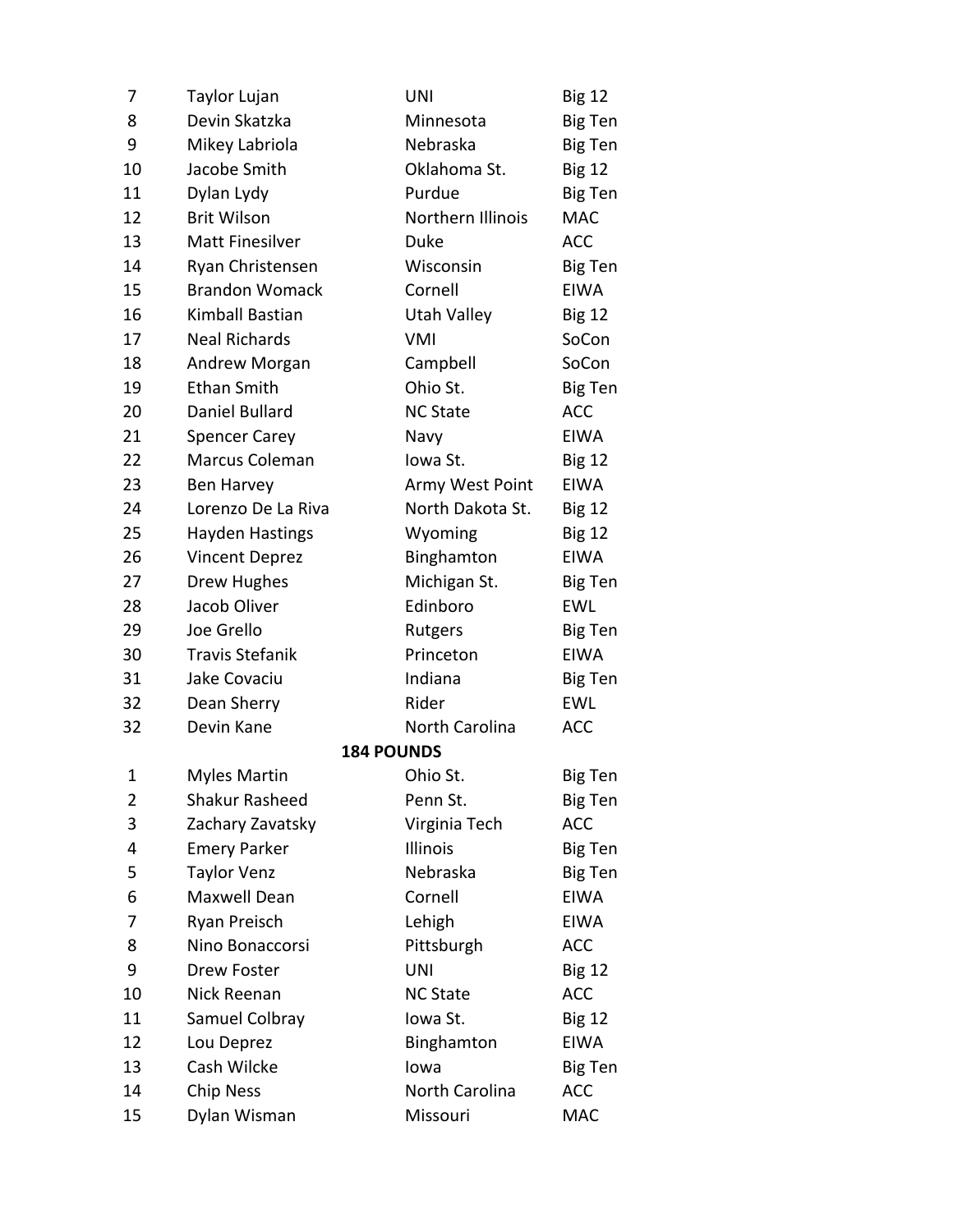| 16             | Corey Hazel              | Lock Haven             | <b>EWL</b>     |
|----------------|--------------------------|------------------------|----------------|
| 17             | <b>Andrew McNally</b>    | Kent St.               | <b>MAC</b>     |
| 18             | Cameron Caffey           | Michigan St.           | Big Ten        |
| 19             | Jackson Hemauer          | Fresno St.             | <b>Big 12</b>  |
| 20             | Nick Gravina             | Rutgers                | <b>Big Ten</b> |
| 21             | <b>Tate Samuelson</b>    | Wyoming                | <b>Big 12</b>  |
| 22             | Max Lyon                 | Purdue                 | Big Ten        |
| 23             | Will Sumner              | Utah Valley            | <b>Big 12</b>  |
| 23             | Christian LaFragola      | <b>Brown</b>           | <b>EIWA</b>    |
| 25             | <b>Mason Reinhardt</b>   | Wisconsin              | Big Ten        |
| 26             | <b>Tanner Harvey</b>     | American               | <b>EIWA</b>    |
| 27             | Dakota Geer              | Oklahoma St.           | <b>Big 12</b>  |
| 28             | Noah Stewart             | Army West Point        | <b>EIWA</b>    |
| 29             | Jordan Atienza           | Central Mich.          | <b>MAC</b>     |
| 30             | Dom Ducharme             | <b>CSU Bakersfield</b> | Pac 12         |
| 30             | Will Schany              | Virginia               | <b>ACC</b>     |
| 32             | Jelani Embree            | Michigan               | Big Ten        |
| 33             | Antonio Agee             | <b>Old Dominion</b>    | <b>MAC</b>     |
|                |                          | <b>197 POUNDS</b>      |                |
| 1              | <b>Bo Nickal</b>         | Penn St.               | Big Ten        |
| $\overline{2}$ | Kollin Moore             | Ohio St.               | Big Ten        |
| 3              | Patrick Brucki           | Princeton              | <b>EIWA</b>    |
| 4              | Preston Weigel           | Oklahoma St.           | <b>Big 12</b>  |
| 5              | Jacob Warner             | lowa                   | Big Ten        |
| 6              | <b>William Miklus</b>    | Iowa St.               | <b>Big 12</b>  |
| 7              | Benjamin Honis           | Cornell                | <b>EIWA</b>    |
| 8              | Nathan Traxler           | Stanford               | Pac 12         |
| 8              | Jay Aiello               | Virginia               | <b>ACC</b>     |
| 10             | <b>Christian Brunner</b> | Purdue                 | Big Ten        |
| 11             | <b>Eric Schultz</b>      | Nebraska               | <b>Big Ten</b> |
| 12             | Malik McDonald           | <b>NC State</b>        | <b>ACC</b>     |
| 13             | Tom Sleigh               | Virginia Tech          | <b>ACC</b>     |
| 14             | Josh Hokit               | Fresno St.             | <b>Big 12</b>  |
| 15             | Rocco Caywood            | Army West Point        | <b>EIWA</b>    |
| 16             | <b>Randall Diabe</b>     | Appalachian St.        | SoCon          |
| 17             | Stephen Loiseau          | Drexel                 | <b>EIWA</b>    |
| 18             | Jake Woodley             | Oklahoma               | <b>Big 12</b>  |
| 19             | <b>Tanner Orndorff</b>   | Utah Valley            | <b>Big 12</b>  |
| 20             | Sawyer Root              | The Citadel            | SoCon          |
| 21             | Noah Adams               | West Virginia          | <b>Big 12</b>  |
| 22             | Greg Bulsak              | Clarion                | <b>EWL</b>     |
| 23             | Kellan Stout             | Pittsburgh             | <b>ACC</b>     |
| 24             | <b>Thomas Lane</b>       | Cal Poly               | Pac 12         |